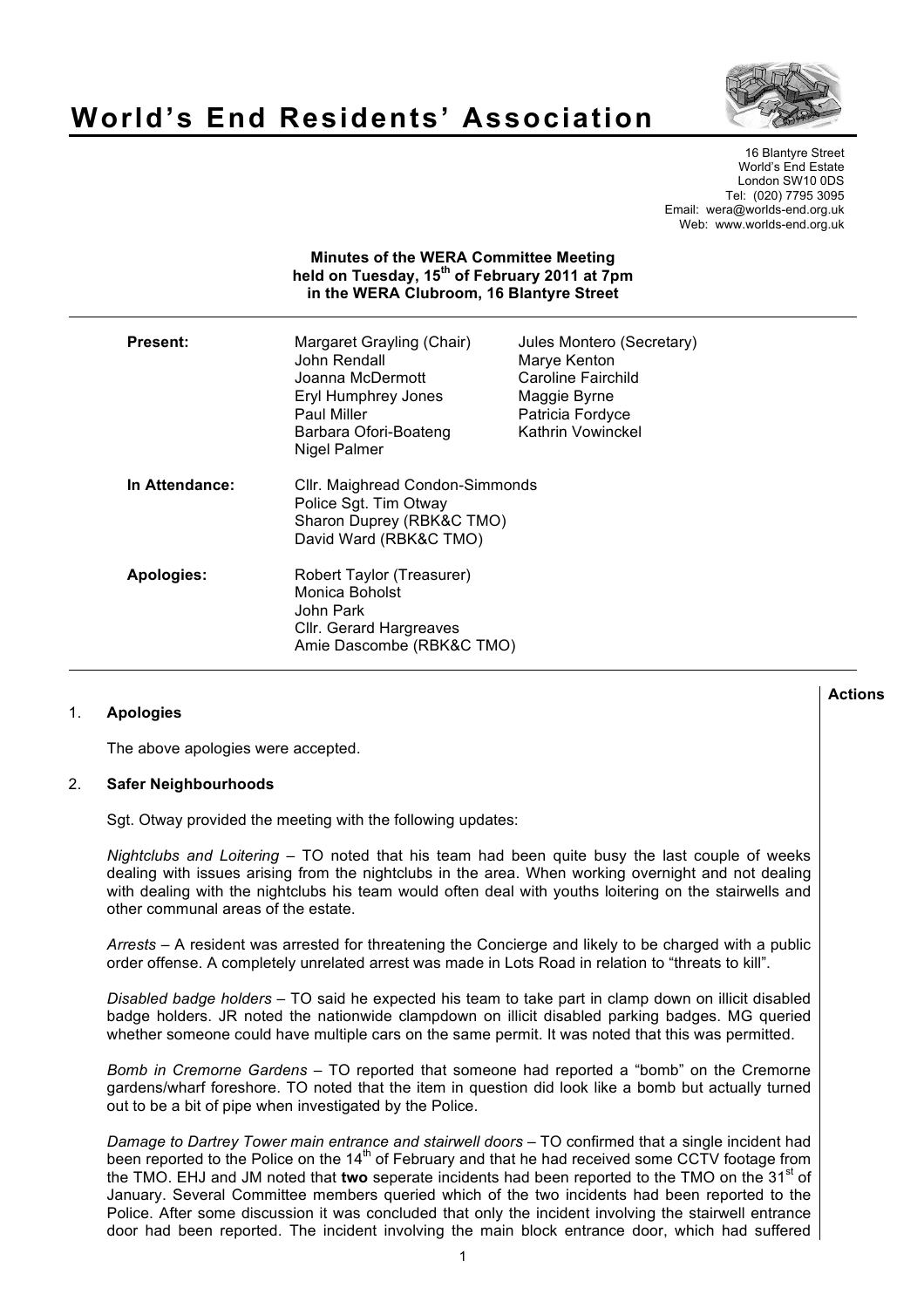significantly more damage, had not yet been reported to the Police.

TO explained that the landlord, or the landlord's agent (i.e. the TMO) was required to report any incidents to the Police. The Police had received reports from residents in the past, but required a report from the Council/TMO to proceed with an investigation. **All reports of vandalism or antisocial behaviour must come from the landlord or the landlord's agent (i.e. the TMO).** TO emphasised that any incidents should be reported to the Police immediately. The meeting agreed that a delay of two weeks between an incident occurring and a report being made to the Police was ridiculous.

PM questioned whether the PCSOs proactively investigated acts of vandalism on the estate. It was noted that as the communal areas of the estate were effectively private property the landlord or their agent (i.e. the TMO) was required to report any incidents to the Police. **It was repeatedly noted that the TMO was NOT reporting incidents to the Police as a matter of course or in a timely fashion.** 

DW made a note of the fact that incidents should be reported to the Police immediately. The Police would then determine how the incident should be investigated.  $SD/$ DW

It was also noted that reported crime levels were used to allocate Police budgets so it was important that all crimes should be reported so that resources could be allocated more appropriately both to the Ward and within the Ward.

BOB described the process she followed when her own front door had been damaged by vandalism.

DW noted that there were improvements in the manner in which Housing Management recorded and acted on reports of vandalism planned for the near future.

*Bikes* – EHJ asked whether anyone was checking the bikes illicitly parked on the embankment-side gardens below Blantyre Tower. TO stated that he believed that Wings were patrolling the area but members suggested otherwise. MG asked that the TMO instruct Wings to check the area.

*Pigeons* – it was noted that a resident living in a flat overlooking the Piazza was feeding pigeons. TO suggested that the TMO pay the resident a home visit. Cllr. Condon-Simmonds noted that it was extremely difficult to take action against those feeding pigeons.

#### 3. **Minutes of Previous Meeting**

The minutes of the meeting held on the  $18<sup>th</sup>$  of January were approved as correct.

#### 4. **Matters Arising**

#### *Actions from Previous Meeting*

Item 2 – "Giant snowball" incident – it was noted that confirmation of whether the original incident had been caught on CCTV was still pending.

Item 4 – Flashpoint – AM and AD had eventually send JP a quote which he had subsequently forwarded to JM. JP requested that the matter be included in the agenda of the next meeting

Item 4 – Cars parking outside Whistler Tower – JM will submit a proposal for a bollard at the ARB.

Item 4 – Asbestos letter – JW had supplied a copy of the asbestos letter from 2003. JM had subsequently suggested a number of changes for inclusion in a new letter in line with the discussion at the last meeting. JW had agreed to respond to JM with an updated draft letter.

Item 5 – Lighting – the priority for lighting outages/repairs was confirmed as 5 working days. AD had confirmed that relevant orders had been raised and dealt with within target timescales for the repairs JM had reported. DW noted that he was awaiting a report from Keith Fifield with regards to the contractor's ongoing performance.

Item 5 – ARB works – AD had confirmed that the paving outside the Salvation Army was safe.

Item 5 – ARB works – AD had confirmed that the school hadn't asked for the pavement to be dropped.

Item 5 – Parking – AM had yet to report back on the parking issues and suggestions. JR stated that he had written to AM after the meeting, but had received no response.

SD

SD

JM / JP

JM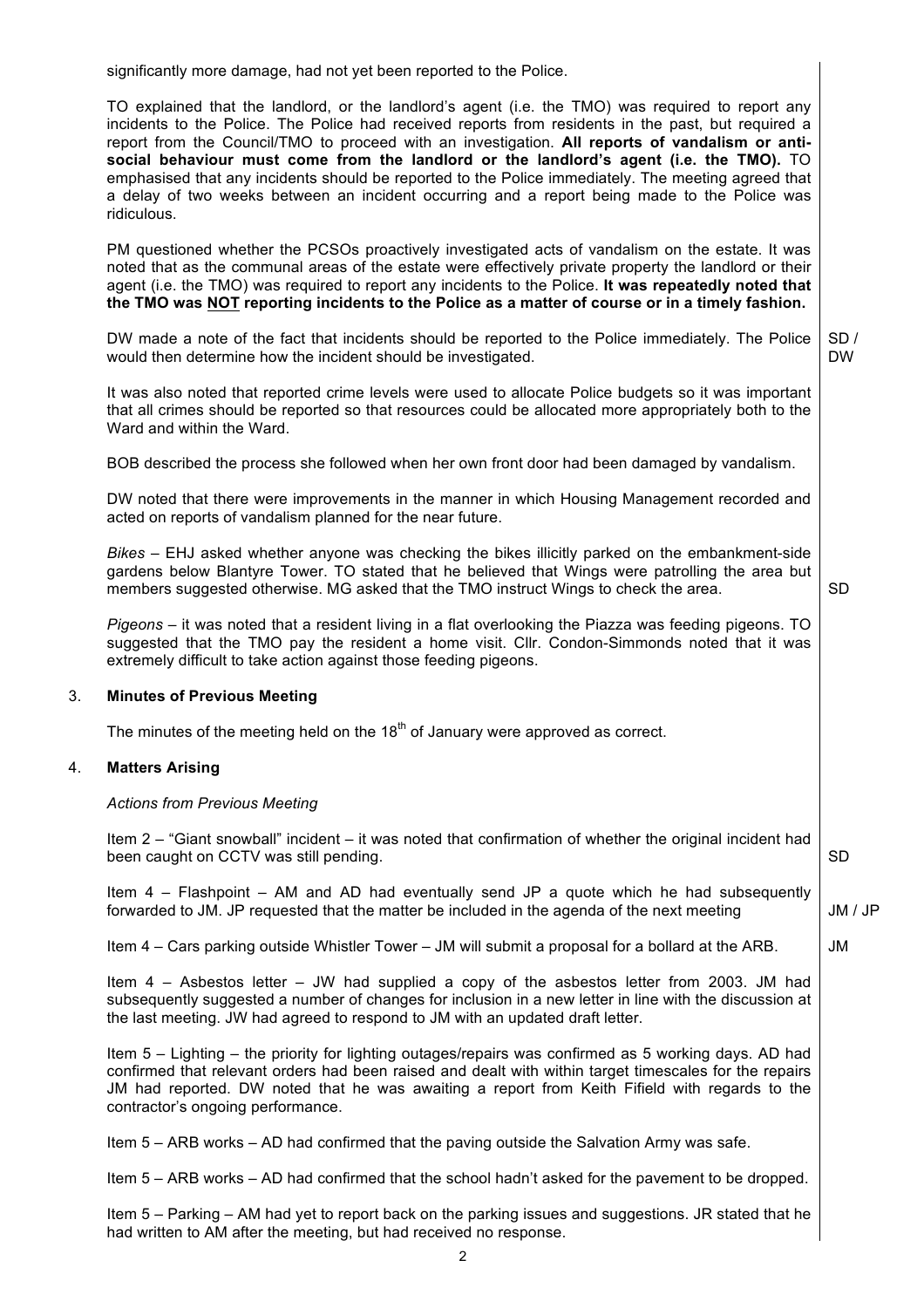Item  $5 - Mr. X - DW stated that he had been asked not to discuss these issues at the meeting and$ referred to response sent to Mr. X on the  $9<sup>th</sup>$  February. It was noted that this had yet to be received by Mr. X. A lengthy discussion ensued. CF provided SD with a written request from Mr. X allowing CF and JMc to discuss these issues with the TMO on his behalf. SD then agreed to discuss the various issues with CF and JMc outside the meeting.

#### 5. **Housing Management**

SD and DW gave the meeting the following updates:

*Census 2011* – SD noted that the Census questionnaires were to be sent out shortly and that Census operatives would be calling on residents shortly. SD also noted that the Census team wished to hold one of more completion events in the WERA Clubroom. JM confirmed that the Census team had been in touch and that they were in the process of agreeing suitable dates and times.

*Estate inspections* – inspection had been carried out on the 8th, 9th and 15th of February and a further inspection of the walkways was due on the 16th. SD noted that following the inspection she would be writing to all residents asking them to keep the lobby areas outside their flats clear of rubbish. BOB asked for clarification as to what residents were permitted to do in their landings/lobbies. SD stated that she felt that as long as the area was kept clear residents were allowed to "enhance" their landings within reason. EHJ noted that some residents were keeping trolleys on their landings (e.g.17<sup>th</sup> floor, Blantyre Tower) and that these were a fire hazard.

*Illegal balcony structures* – SD stated that 3 tenanted properties with illicit balcony constructions had been identified and SD would be serving notice on these tenants shortly. DW stated that 2 leaseholders had also been identified and written to and that 1 case in Blantyre Tower the case had been referred to the Council's legal and planning departments. DW suggested possible enforcement of covenants in relation to "trespass" and "unauthorised modifications". DW noted also issues in relation to permission granted (or not) and building control. DW noted that some of the structures might have acquired planning permission due to the time that had elapsed since their original construction. NP emphasised the need for the TMO needed to act on newly built structures as soon as they were reported. Several members noted that there were clearly more than 5 properties on the estate with illicit structures. DW asked WERA to provide a list of possible properties. Cllr. Condon-Simmonds noted that the Council often had access to photographic records to prove whether structures had been in place for as long as claimed.

*Window Repair* – MG noted a repair in Chelsea Reach Tower where a window had been replaced and the replacement window was of the incorrect colour. SD said she would investigate. It was noted that the repair was in breach of the planning permission granted when the estate's windows were replaced.

*Update: the TMO has subsequently suggested at the World's End ARB that the new window will be stained to match the existing. MG and JM have pointed out that the estate's windows are anodised, not stained, and that this will not provide an acceptable colour match. MG and JM have suggested that the TMO contact the manufacturer – Velfac – for a suitable replacement.*

*Communal Re-decs* – DW had discussed the various issues raised by JM and EHJ with the project manager (Ayo Sobowale) and retrieved relevant documents from archive storage. DW offered to forward these to JM by the middle of following week  $(23<sup>rd</sup>$  of February). JM agreed. DW

#### 6. **Other Urgent Items**

#### *Door Entry*

After a lengthy discussion the proposal presented to the previous meeting by Alasdair Manson – that the estate's door entry system be switched off whilst the estate caretakers are on duty – was agreed. JM was asked to inform Alasdair Manson accordingly.

JM

# *Fire Safety*

There was a lengthy discussion in relation to the TMO's ongoing failure to deal with fire safety related issues on the estate. Cllr. Condon-Simmonds stated that she would pursue the issue at the TMO Board. NP suggested that WERA should write to the TMO's solicitors noting that they would be held liable should anyone die on the estate as a result of a fire where previously highlighted issues (such as the inadequate fire doors) had played a part. Some members suggested approaching the press.